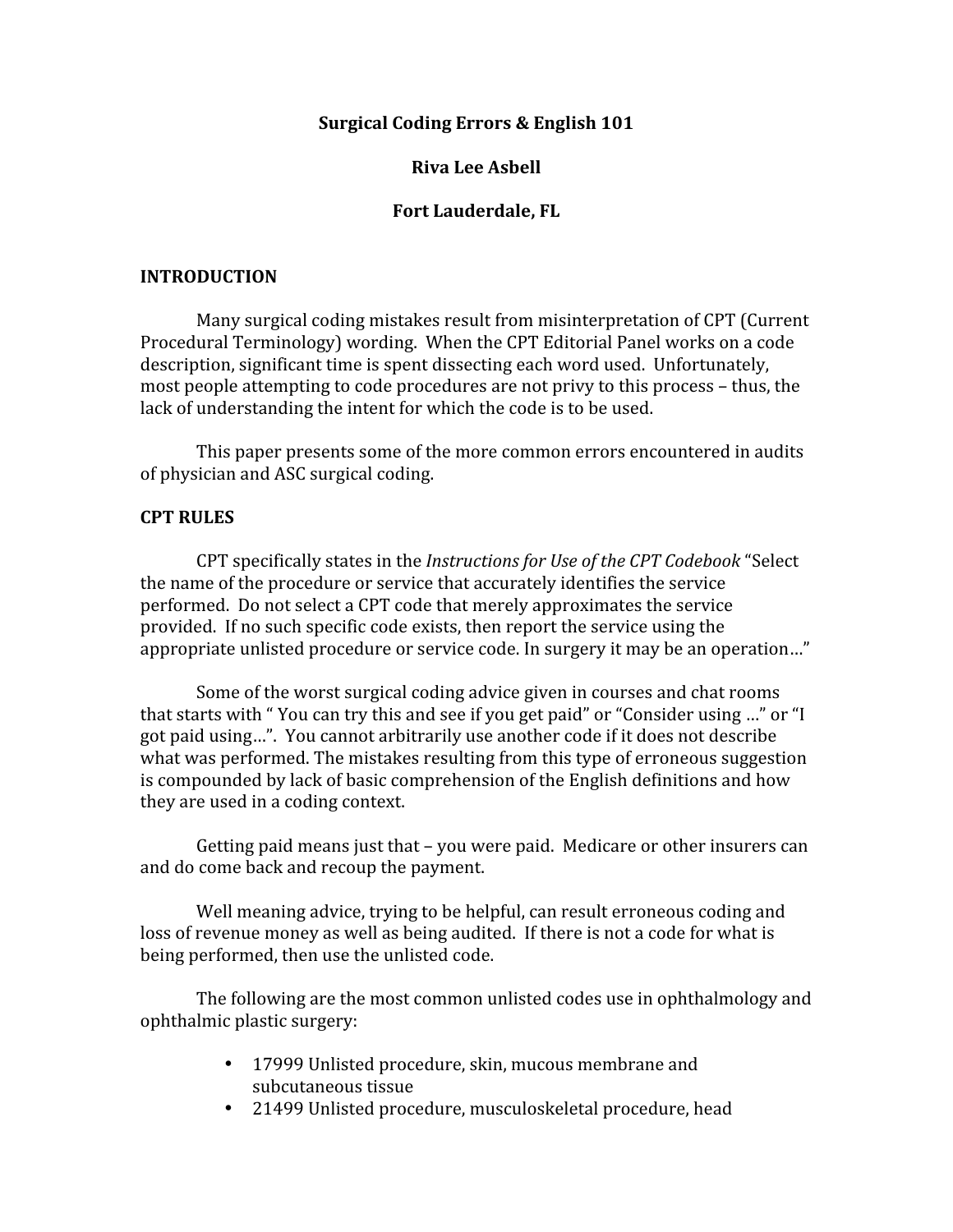- 64999 Unlisted procedure, nervous system
- 66999 Unlisted procedure, anterior segment of eye
- 67299 Unlisted procedure, posterior segment
- 67399 Unlisted procedure, ocular muscle
- 67599 Unlisted procedure, orbit
- 67999 Unlisted procedure, eyelids
- 68399 Unlisted procedure, conjunctiva
- 68899 Unlisted procedure, lacrimal system

# **REMOVAL OF IMPLANT vs REMOVAL OF FOREIGN BODY**

Foreign body, in coding terms, is an object that has entered and is present in the body, but does not belong there and was not placed by the surgeon. This includes objects that are synthetic or natural in origin (wood, glass, metal etc).

In ophthalmology the list of sites includes:

- Corneal foreign bodies
- Intraocular foreign bodies (anterior and posterior segments)
- Foreign substances embedded in lacerations
- Conjunctival foreign bodies
- Orbital foreign bodies

Obviously, these objects arrive in the body part as a result of some type of trauma, such as an accident, natural force (wind blowing something in the eye) or other method of delivery.

An implant, on the other hand, is a manufactured object that has been placed by the surgeon as part of a surgical procedure. When there are complications related to the placement of the implant, its removal is often the procedure of choice.

## **Do not code the removal of an implant as removal of a foreign body.**

In many instances there is not a code for removal of an implant – or its removal/revision may be included in the placement code. An example of this is CPT code 67218 (Destruction of localized lesion of retina…radiation by implantation of source [includes removal of source]).

Therefore, coding the removal of a previously placed implant often requires use of one of the unlisted codes.

Examples of specific ophthalmic codes that address **removal of implanted material** include:

- 65175 Removal of ocular implant
- 65920 Removal of implanted material, anterior segment of eye
- 67120 Removal of implanted material, posterior segment, extraocular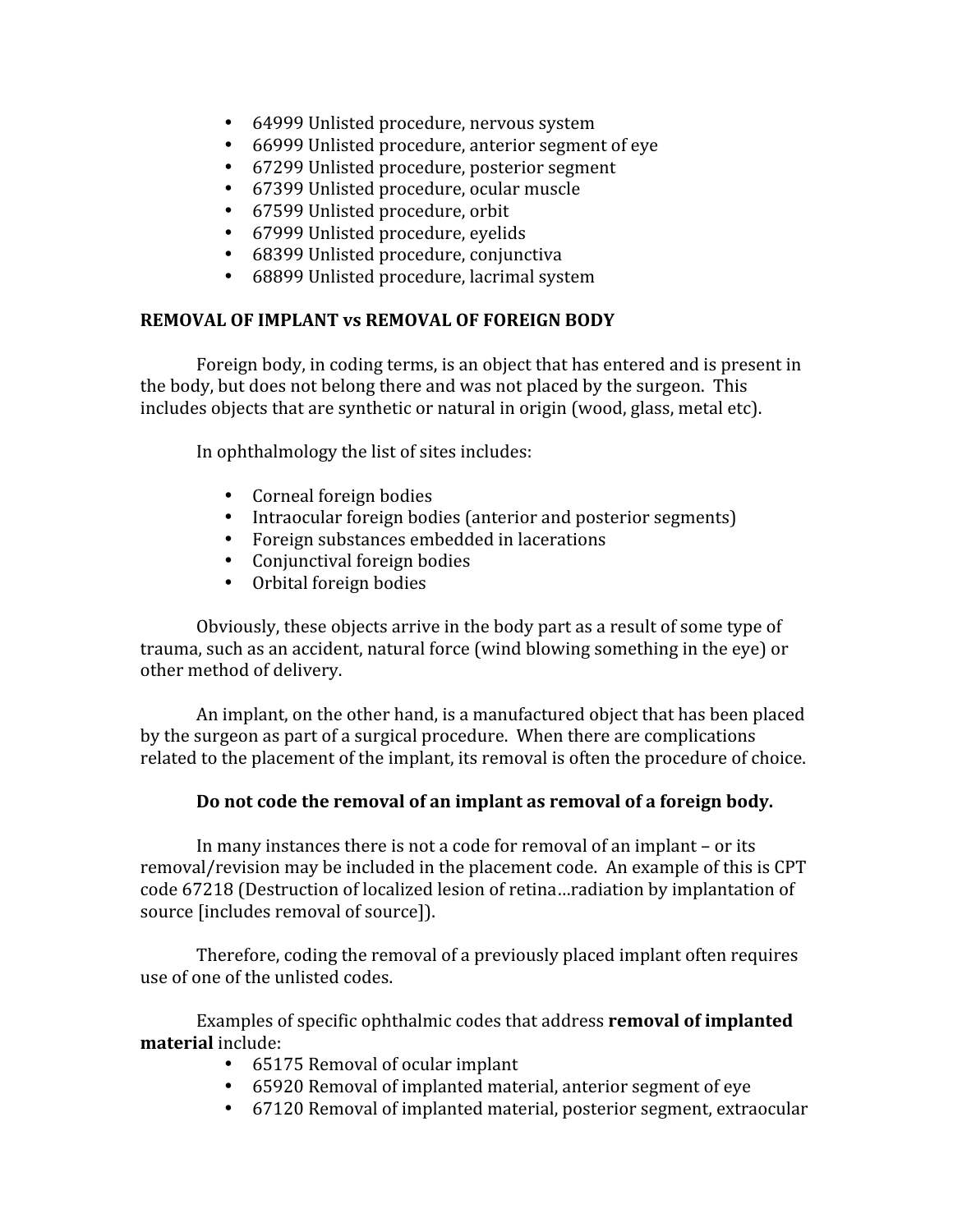- 67121 Removal of implanted material, posterior segment, intraocular
- 67560 Orbital implant (implant outside muscle cone); removal or revision

Examples of specific ophthalmic codes that address **removal of foreign bodies** include:

- 65205 Removal of foreign body, external eye; conjunctival superficial
- 65210 Removal of foreign body, external eye; conjunctival embedded
- 65220 Removal of foreign body, external eye; corneal, without slit lamp
- 65222 Removal of foreign body, external eye; corneal, with slit lamp
- 65235 Removal of foreign body, intraocular; from anterior chamber of eye
- 65260 Removal of foreign body, intraocular; from posterior segment, magnetic extraction
- 65265 Removal of foreign body, intraocular; from posterior segment, nonmagnetic extraction
- 67413 Orbitotomy without bone flap (frontal or transconjunctival approach); with removal of foreign body
- 67430 Orbitotomy with bone flap or window, lateral approach (Kronlein); with removal of foreign body
- 67938 Removal of embedded foreign body, eyelid

Examples of procedures that should **not** be coded as removal of foreign body include: removal of silicone tubes from the nasolacrimal system (do not use 30300 or 65830); removal of punctual plugs (do not use 68530); removal of orbital implants placed to correct orbital floor fractures; removal of enucleation/evisceration implants.

## **WOUNDS vs LACERATIONS vs PERFORATIONS vs DEHISCENCES**

A **wound,** as defined by Merriam‐Webster's dictionary, is an injury to the body consisting of a laceration or breaking of the skin or mucous membrane – usually by a hard or sharp object. It also has another definition of an opening made in the skin or a membrane of the body incidental to a surgical operation or procedure.

A **laceration** is a traumatically induced event that results in an external opening of skin and mucuous membrane, often described as a jagged wound. Ophthalmic laceration repair codes are found in both the Eye section and Integumentary section of CPT.

They include:

- CPT Repair codes 12011 12018; 12051 12057; 13150 13153
- CPT Adjacent Tissue Transfer or Rearrangement codes when applicable 14060 – 14061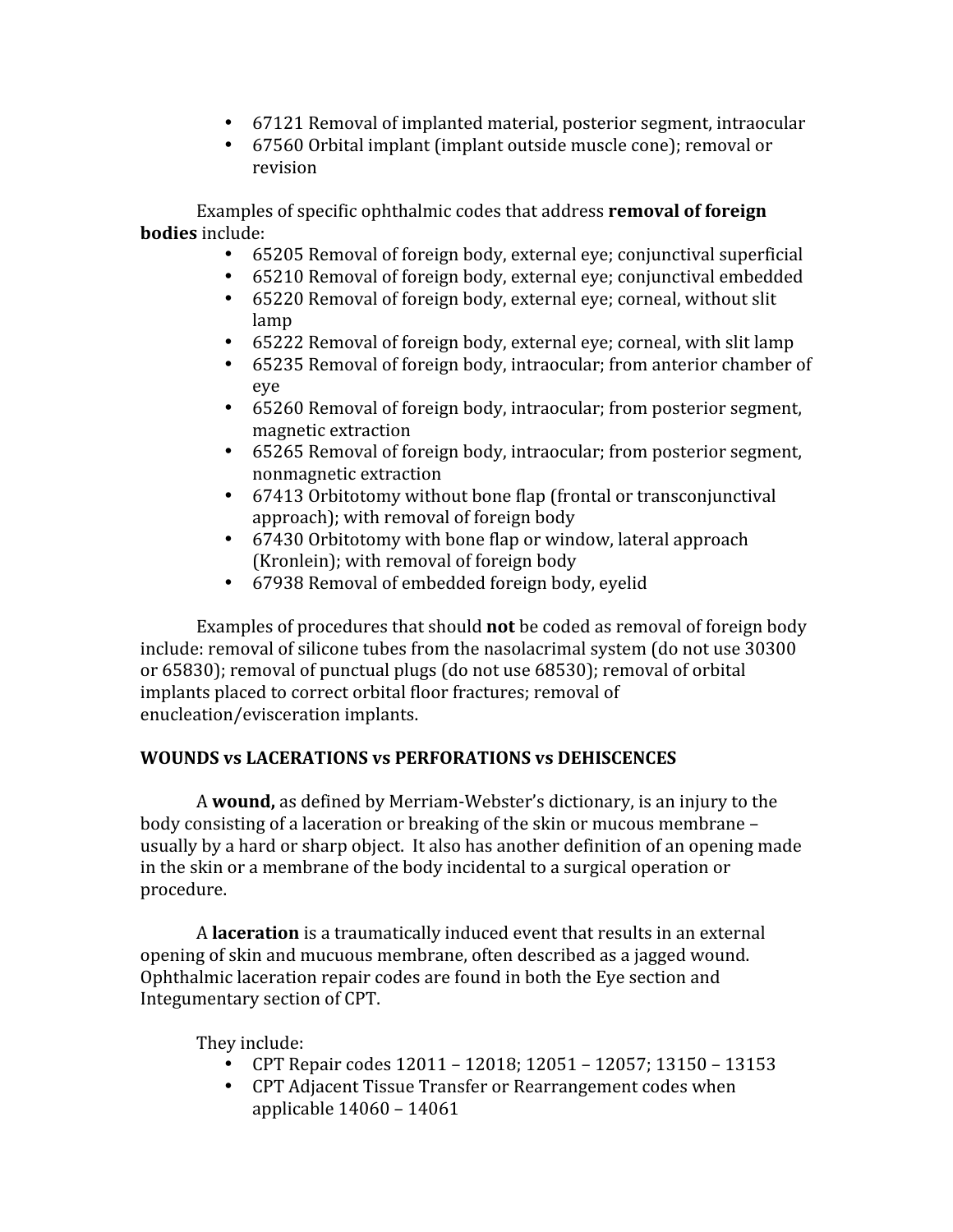• CPT 67930 and 67935 (partial thickness and full thickness suture of wound)

Examples of procedures that should not be coded as laceration repair: resuturing of incisional site after upper eyelid blepharoplasty; repair of broken frontalis sling.

A **dehiscence** is a bursting open or parting of the lips of a surgical wound. Generally, the area has been sutured previously.

Repair of a wound dehiscence should **not** be coded as a laceration repair. Use the following CPT codes when applicable or the unlisted code if necessary:

- 12020 Treatment of superficial wound dehiscence; simple closure
- 12021 Treatment of superficial wound dehiscence; with packing
- 13160 Secondary closure of surgical wound or dehiscence, extensive or complicated

A **perforation,** such as occurs with corneal ulcers, is caused by a disease process with penetration of a surface, and should **not** be coded as a laceration repair.

Example: The use of glue for repair of a perforating corneal ulcer. There is no CPT code for application of glue to the cornea to treat this condition. The CPT code 65286 for repair of a corneal laceration using glue is not correct and you should use the unlisted code.

## **ORBITOTOMY vs OSTEOTOMY**

There are basically two sets of orbitotomy codes in the Eye and Ocular Adnexa section of CPT.

In CPT all of the code descriptor up to the semicolon pertains to the first code listed as well as the subsequent codes that are indented and the first word is not capitalized.

The first set of codes (67400, 6405, 67412, 67413 and 67414) have the following preface: "Orbitotomy without bone flap (frontal of transconjunctival approach);".

The second set of codes (67420, 67430, 67440, 67445 and 67450) begin with "Orbitotomy with bone flap or window, lateral approach (eg, Kronlein);". The definition of the surgery for this set of codes involves the use of an oscillating saw to remove bone as the surgical approach, **not as part of the procedure**. Removal of bone may also occur as part of the procedure if an osteotomy, decompression or other bone removal is performed; however, if a "window" of bone was not removed in order to perform the operation then this set of codes should not be used.